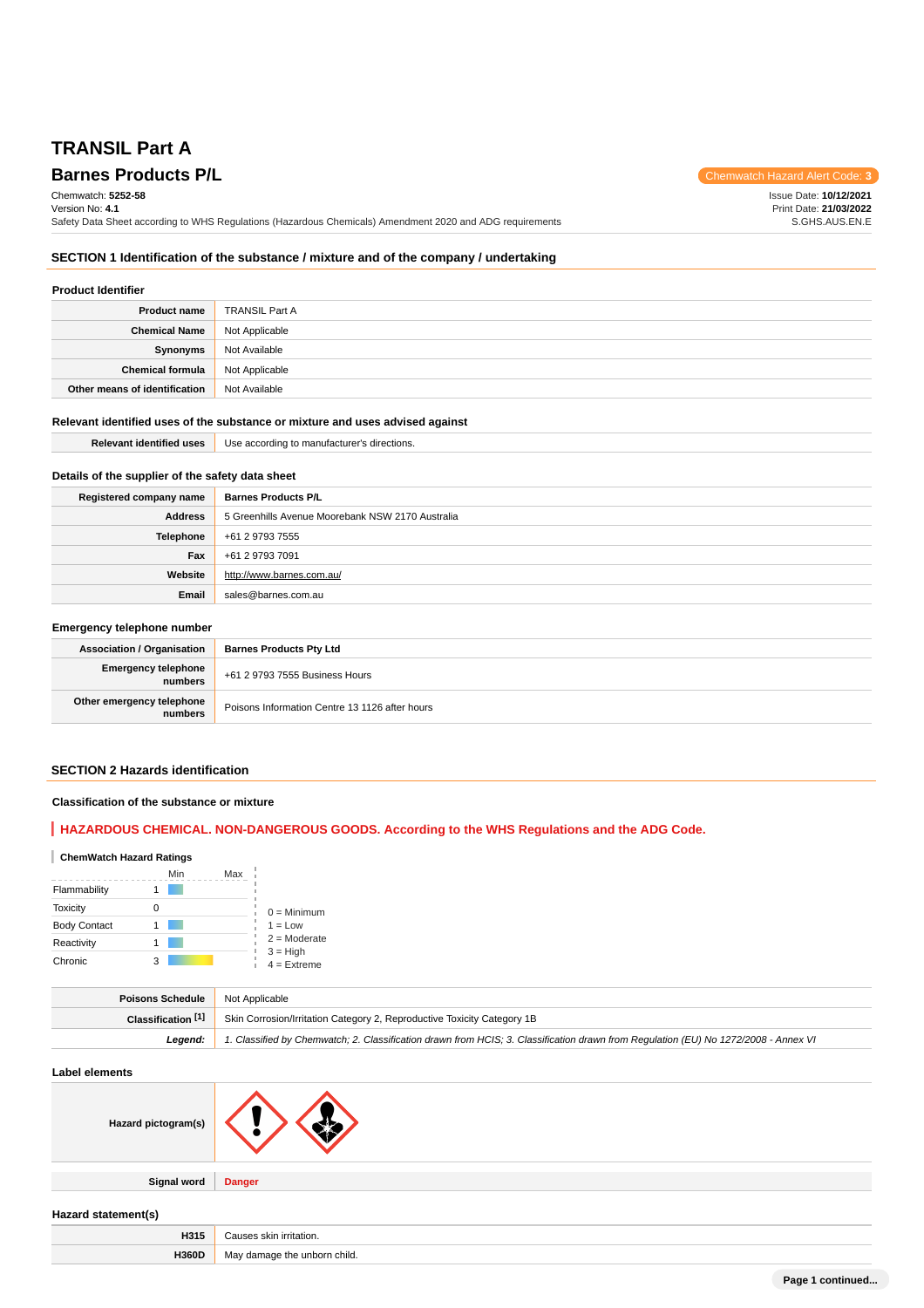### **Precautionary statement(s) Prevention**

| P <sub>201</sub> | Obtain special instructions before use.                         |
|------------------|-----------------------------------------------------------------|
| P <sub>280</sub> | Wear protective gloves and protective clothing.                 |
| P <sub>264</sub> | Wash all exposed external body areas thoroughly after handling. |

### **Precautionary statement(s) Response**

| <b>Precautionally Statement(S) Response</b> |                                                                         |  |
|---------------------------------------------|-------------------------------------------------------------------------|--|
|                                             | <b>P308+P313</b> IF exposed or concerned: Get medical advice/attention. |  |
| $P302 + P352$                               | IF ON SKIN: Wash with plenty of water and soap.                         |  |
| P332+P313                                   | If skin irritation occurs: Get medical advice/attention.                |  |
| P362+P364                                   | Take off contaminated clothing and wash it before reuse.                |  |

### **Precautionary statement(s) Storage**

**P405** Store locked up.

#### **Precautionary statement(s) Disposal**

**P501** Dispose of contents/container to authorised hazardous or special waste collection point in accordance with any local regulation.

### **SECTION 3 Composition / information on ingredients**

#### **Substances**

See section below for composition of Mixtures

### **Mixtures**

| <b>CAS No</b> | %[weight]                                                                                                                                                                                       | Name                                                        |  |
|---------------|-------------------------------------------------------------------------------------------------------------------------------------------------------------------------------------------------|-------------------------------------------------------------|--|
| 70900-21-9    | 20-50                                                                                                                                                                                           | dimethylsiloxane, hydrogen terminated                       |  |
| 232261-92-6   | < 10                                                                                                                                                                                            | dimethylsiloxane, methyl hydrogen, methyl phenol terminated |  |
| 68037-59-2    | < 10                                                                                                                                                                                            | dimethylsiloxane, methylhydrogen-                           |  |
| 2530-83-8     | $<$ 3<br>gamma-glycidoxypropyltrimethoxysilane                                                                                                                                                  |                                                             |  |
| Not Available | balance<br>Ingredients determined not to be hazardous                                                                                                                                           |                                                             |  |
| Not Available |                                                                                                                                                                                                 | Contact with water or moisture causes release of            |  |
| 67-56-1       |                                                                                                                                                                                                 | methanol                                                    |  |
| Legend:       | 1. Classified by Chemwatch; 2. Classification drawn from HCIS; 3. Classification drawn from Regulation (EU) No 1272/2008 - Annex VI; 4.<br>Classification drawn from C&L: * EU IOELVs available |                                                             |  |

### **SECTION 4 First aid measures**

#### **Description of first aid measures**

| <b>Eye Contact</b>  | If this product comes in contact with the eyes:<br>▶ Wash out immediately with fresh running water.<br>Ensure complete irrigation of the eye by keeping eyelids apart and away from eye and moving the eyelids by occasionally lifting the upper<br>and lower lids.<br>Seek medical attention without delay; if pain persists or recurs seek medical attention.<br>Removal of contact lenses after an eye injury should only be undertaken by skilled personnel.                               |
|---------------------|------------------------------------------------------------------------------------------------------------------------------------------------------------------------------------------------------------------------------------------------------------------------------------------------------------------------------------------------------------------------------------------------------------------------------------------------------------------------------------------------|
| <b>Skin Contact</b> | If skin contact occurs:<br>Immediately remove all contaminated clothing, including footwear.<br>Flush skin and hair with running water (and soap if available).<br>Seek medical attention in event of irritation.                                                                                                                                                                                                                                                                              |
| Inhalation          | If fumes or combustion products are inhaled remove from contaminated area.<br>Lay patient down. Keep warm and rested.<br>▶ Prostheses such as false teeth, which may block airway, should be removed, where possible, prior to initiating first aid procedures.<br>Apply artificial respiration if not breathing, preferably with a demand valve resuscitator, bag-valve mask device, or pocket mask as trained.<br>Perform CPR if necessary.<br>Transport to hospital, or doctor.             |
| Ingestion           | If swallowed do <b>NOT</b> induce vomiting.<br>If vomiting occurs, lean patient forward or place on left side (head-down position, if possible) to maintain open airway and prevent aspiration.<br>• Observe the patient carefully.<br>▶ Never give liquid to a person showing signs of being sleepy or with reduced awareness; i.e. becoming unconscious.<br>Give water to rinse out mouth, then provide liquid slowly and as much as casualty can comfortably drink.<br>Seek medical advice. |

#### **Indication of any immediate medical attention and special treatment needed**

Treat symptomatically.

### **SECTION 5 Firefighting measures**

### **Extinguishing media**

- Foam.
- Dry chemical powder.  $\blacktriangleright$  BCF (where regulations permit).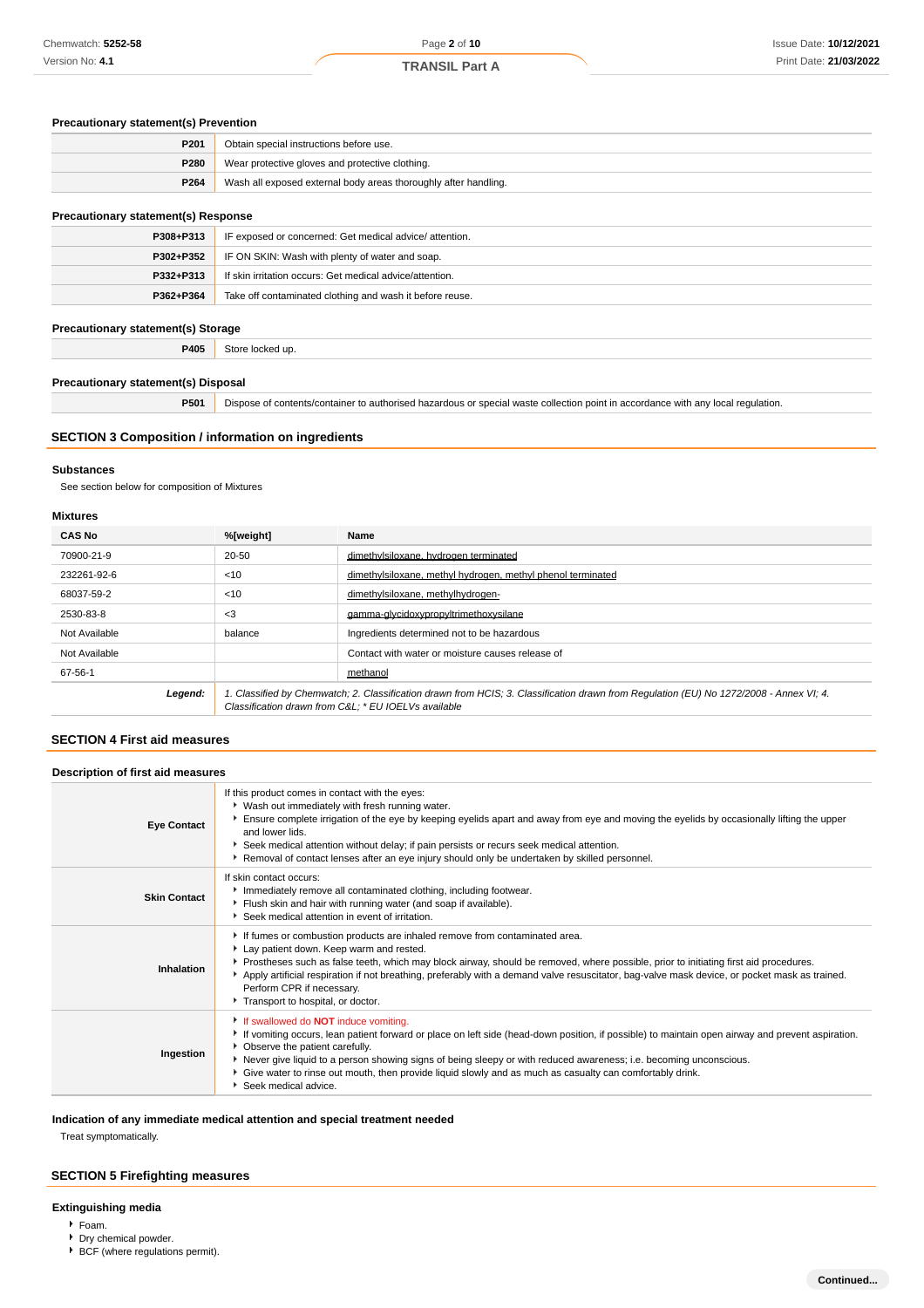**TRANSIL Part A**

- Carbon dioxide.
- Water spray or fog Large fires only.

### **Special hazards arising from the substrate or mixture**

| <b>Fire Incompatibility</b>    | Avoid contamination with oxidising agents i.e. nitrates, oxidising acids, chlorine bleaches, pool chlorine etc. as ignition may result                                                                                                                                                                                                                                                                                                                                                                                                                                                                                                                                                                                                                                                                                                      |  |  |  |  |
|--------------------------------|---------------------------------------------------------------------------------------------------------------------------------------------------------------------------------------------------------------------------------------------------------------------------------------------------------------------------------------------------------------------------------------------------------------------------------------------------------------------------------------------------------------------------------------------------------------------------------------------------------------------------------------------------------------------------------------------------------------------------------------------------------------------------------------------------------------------------------------------|--|--|--|--|
| <b>Advice for firefighters</b> |                                                                                                                                                                                                                                                                                                                                                                                                                                                                                                                                                                                                                                                                                                                                                                                                                                             |  |  |  |  |
| <b>Fire Fighting</b>           | Alert Fire Brigade and tell them location and nature of hazard.<br>▶ Wear breathing apparatus plus protective gloves.<br>Prevent, by any means available, spillage from entering drains or water course.<br>Use water delivered as a fine spray to control fire and cool adjacent area.<br>Avoid spraying water onto liquid pools.<br>Do not approach containers suspected to be hot.<br>▶ Cool fire exposed containers with water spray from a protected location.                                                                                                                                                                                                                                                                                                                                                                         |  |  |  |  |
| <b>Fire/Explosion Hazard</b>   | High temperature decomposition products include silicon dioxide, small amounts of formaldehyde, formic acid, acetic acid and traces of<br>silicon polymers.<br>These gases may ignite and, depending on circumstances, may cause the resin/polymer to ignite.<br>An outer skin of silica may also form. Extinguishing of fire, beneath the skin, may be difficult.<br>Combustible.<br>Slight fire hazard when exposed to heat or flame.<br>Heating may cause expansion or decomposition leading to violent rupture of containers.<br>• On combustion, may emit toxic fumes of carbon monoxide (CO).<br>May emit acrid smoke.<br>Mists containing combustible materials may be explosive.<br>Combustion products include:<br>carbon dioxide (CO2)<br>silicon dioxide (SiO2)<br>other pyrolysis products typical of burning organic material. |  |  |  |  |
| <b>HAZCHEM</b>                 | Not Applicable                                                                                                                                                                                                                                                                                                                                                                                                                                                                                                                                                                                                                                                                                                                                                                                                                              |  |  |  |  |

#### **SECTION 6 Accidental release measures**

### **Personal precautions, protective equipment and emergency procedures**

See section 8

#### **Environmental precautions**

See section 12

### **Methods and material for containment and cleaning up**

| <b>Minor Spills</b> | Slippery when spilt.<br>Remove all ignition sources.<br>Clean up all spills immediately.<br>Avoid breathing vapours and contact with skin and eyes.<br>Control personal contact with the substance, by using protective equipment.<br>Contain and absorb spill with sand, earth, inert material or vermiculite.<br>▶ Wipe up.<br>• Place in a suitable, labelled container for waste disposal.                                                                                                                                                                                                                                                                               |
|---------------------|------------------------------------------------------------------------------------------------------------------------------------------------------------------------------------------------------------------------------------------------------------------------------------------------------------------------------------------------------------------------------------------------------------------------------------------------------------------------------------------------------------------------------------------------------------------------------------------------------------------------------------------------------------------------------|
| <b>Major Spills</b> | Silicone fluids, even in small quantities, may present a slip hazard.<br>It may be necessary to rope off area and place warning signs around perimeter.<br>• Clean up area from spill, with suitable absorbant, as soon as practically possible.<br>Final cleaning may require use of steam, solvents or detergents.<br>Moderate hazard.<br>Clear area of personnel and move upwind.<br>Alert Fire Brigade and tell them location and nature of hazard.<br>▶ Wear breathing apparatus plus protective gloves.<br>▶ Prevent, by any means available, spillage from entering drains or water course.<br>No smoking, naked lights or ignition sources.<br>Increase ventilation. |

Personal Protective Equipment advice is contained in Section 8 of the SDS.

### **SECTION 7 Handling and storage**

| Precautions for safe handling |                                                                                                                                                                                                                                                                                                                                                                                                                                             |
|-------------------------------|---------------------------------------------------------------------------------------------------------------------------------------------------------------------------------------------------------------------------------------------------------------------------------------------------------------------------------------------------------------------------------------------------------------------------------------------|
| Safe handling                 | DO NOT allow clothing wet with material to stay in contact with skin<br>Avoid all personal contact, including inhalation.<br>▶ Wear protective clothing when risk of exposure occurs.<br>Use in a well-ventilated area.<br>Prevent concentration in hollows and sumps.<br>DO NOT enter confined spaces until atmosphere has been checked.<br>Avoid smoking, naked lights or ignition sources.<br>Avoid contact with incompatible materials. |
| Other information             | Store in original containers.<br>Keep containers securely sealed.<br>No smoking, naked lights or ignition sources.<br>Store in a cool, dry, well-ventilated area.<br>Store away from incompatible materials and foodstuff containers.<br>Protect containers against physical damage and check regularly for leaks.<br>▶ Observe manufacturer's storage and handling recommendations contained within this SDS.                              |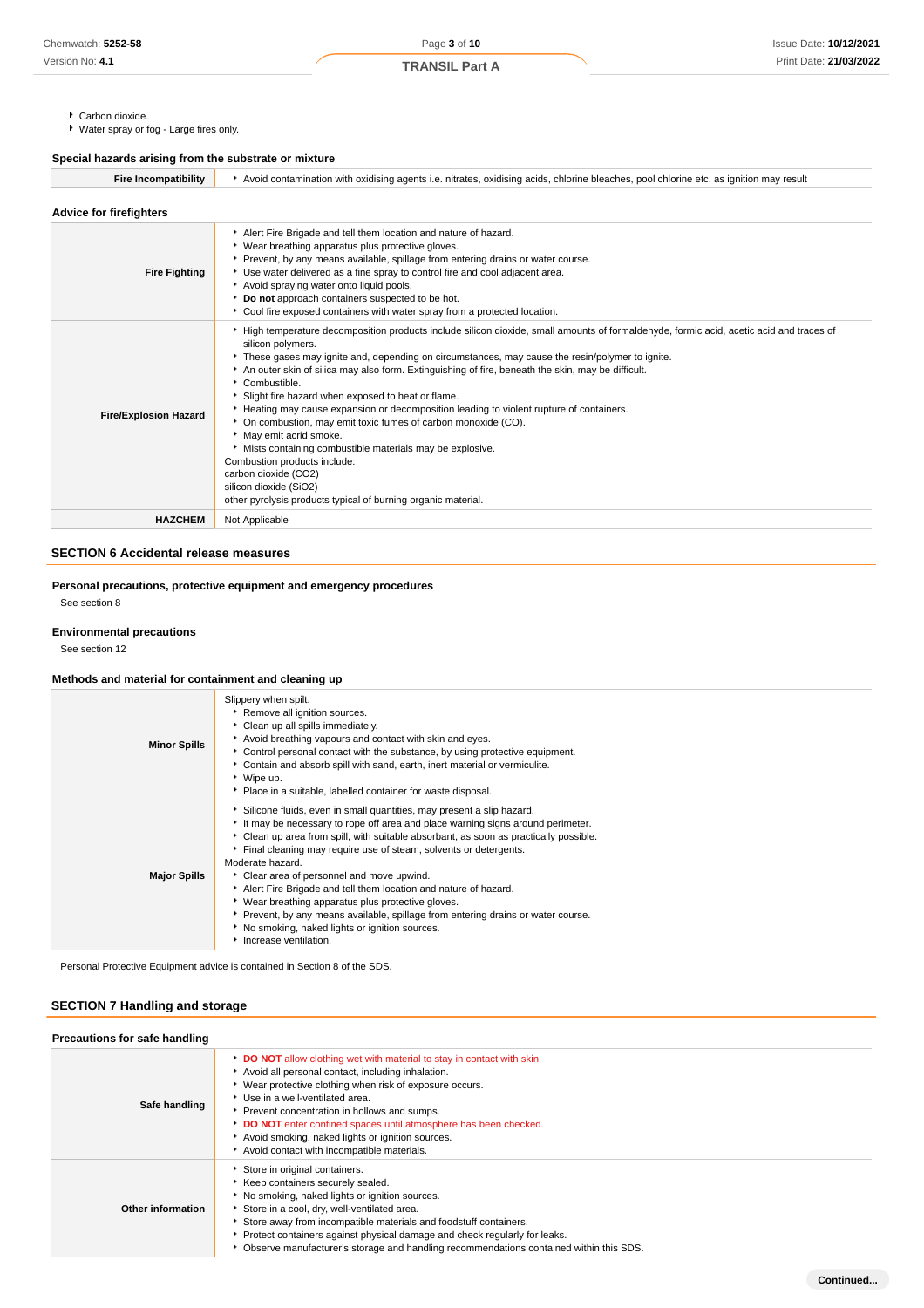#### **Conditions for safe storage, including any incompatibilities**

| Suitable container      | $\blacktriangleright$ Metal can or drum<br>Packaging as recommended by manufacturer.<br>• Check all containers are clearly labelled and free from leaks.                                                                                                                          |
|-------------------------|-----------------------------------------------------------------------------------------------------------------------------------------------------------------------------------------------------------------------------------------------------------------------------------|
| Storage incompatibility | Traces of benzene, a carcinogen, may form when silicones are heated in air above 230 degrees C. Concentrated acids and bases cause<br>degradation of polymer. Boiling water may soften and weaken material.<br>Avoid strong acids, bases.<br>Avoid reaction with oxidising agents |

### **SECTION 8 Exposure controls / personal protection**

#### **Control parameters**

#### I **Occupational Exposure Limits (OEL)**

### **INGREDIENT DATA**

| Source                                                            | Ingredient           | <b>Material name</b> | <b>TWA</b> |                     | <b>STEL</b>         |        | Peak          | <b>Notes</b>  |
|-------------------------------------------------------------------|----------------------|----------------------|------------|---------------------|---------------------|--------|---------------|---------------|
| Australia Exposure Standards                                      | methanol             | Methyl alcohol       |            | 200 ppm / 262 mg/m3 | 328 mg/m3 / 250 ppm |        | Not Available | Not Available |
| <b>Emergency Limits</b>                                           |                      |                      |            |                     |                     |        |               |               |
| Ingredient                                                        | TEEL-1               |                      |            | TEEL-2              |                     | TEEL-3 |               |               |
| dimethylsiloxane, hydrogen<br>terminated                          | $30 \text{ mg/m}$    |                      |            | 330 mg/m3           |                     |        | 2,000 mg/m3   |               |
| dimethylsiloxane,<br>methylhydrogen-                              | 30 mg/m3             |                      |            | 330 mg/m3           |                     |        | 2,000 mg/m3   |               |
| qamma-<br>glycidoxypropyltrimethoxysilane                         | $9.3$ mg/m $3$       |                      |            | 100 mg/m3           |                     |        | 230 mg/m3     |               |
| methanol                                                          | Not Available        |                      |            | Not Available       |                     |        | Not Available |               |
|                                                                   |                      |                      |            |                     |                     |        |               |               |
| Ingredient                                                        | <b>Original IDLH</b> |                      |            |                     | <b>Revised IDLH</b> |        |               |               |
| dimethylsiloxane, hydrogen<br>terminated                          | Not Available        |                      |            |                     | Not Available       |        |               |               |
| dimethylsiloxane, methyl<br>hydrogen, methyl phenol<br>terminated | Not Available        |                      |            |                     | Not Available       |        |               |               |
| dimethylsiloxane,<br>methylhydrogen-                              | Not Available        |                      |            |                     | Not Available       |        |               |               |
| gamma-<br>glycidoxypropyltrimethoxysilane                         | Not Available        |                      |            |                     | Not Available       |        |               |               |
| methanol                                                          | 6,000 ppm            |                      |            |                     | Not Available       |        |               |               |
| <b>Occupational Exposure Banding</b>                              |                      |                      |            |                     |                     |        |               |               |
|                                                                   |                      |                      |            |                     |                     |        |               |               |

|  | Ingredient                                                                        | <b>Occupational Exposure Band Rating</b>                                                                                                  | <b>Occupational Exposure Band Limit</b> |  |  |
|--|-----------------------------------------------------------------------------------|-------------------------------------------------------------------------------------------------------------------------------------------|-----------------------------------------|--|--|
|  | dimethylsiloxane, hydrogen<br>terminated                                          |                                                                                                                                           | $\leq 0.1$ ppm                          |  |  |
|  | dimethylsiloxane,<br>methylhydrogen-<br>qamma-<br>glycidoxypropyltrimethoxysilane |                                                                                                                                           | $\leq 0.1$ ppm                          |  |  |
|  |                                                                                   |                                                                                                                                           | $\leq 0.1$ ppm                          |  |  |
|  | Notes:                                                                            | Occupational exposure banding is a process of assigning chemicals into specific categories or bands based on a chemical's potency and the |                                         |  |  |

adverse health outcomes associated with exposure. The output of this process is an occupational exposure band (OEB), which corresponds to a range of exposure concentrations that are expected to protect worker health.

and adsorption for the class of chemicals in use and an account of injury experience. Medical and first-aid personnel should be trained in their removal and suitable equipment should be readily available. In the event of chemical exposure, begin eye irrigation immediately and remove contact lens as soon as practicable. Lens should be removed at the first signs of eye redness or irritation - lens should be removed in

#### **Exposure controls**

| Appropriate engineering<br>controls | Engineering controls are used to remove a hazard or place a barrier between the worker and the hazard. Well-designed engineering controls can<br>be highly effective in protecting workers and will typically be independent of worker interactions to provide this high level of protection.<br>The basic types of engineering controls are:<br>Process controls which involve changing the way a job activity or process is done to reduce the risk.<br>Enclosure and/or isolation of emission source which keeps a selected hazard "physically" away from the worker and ventilation that strategically<br>"adds" and "removes" air in the work environment. Ventilation can remove or dilute an air contaminant if designed properly. The design of a<br>ventilation system must match the particular process and chemical or contaminant in use.<br>Employers may need to use multiple types of controls to prevent employee overexposure.<br>Refer also to protective measures for the other component used with the product. Read both SDS before using; store and attach SDS together. |
|-------------------------------------|------------------------------------------------------------------------------------------------------------------------------------------------------------------------------------------------------------------------------------------------------------------------------------------------------------------------------------------------------------------------------------------------------------------------------------------------------------------------------------------------------------------------------------------------------------------------------------------------------------------------------------------------------------------------------------------------------------------------------------------------------------------------------------------------------------------------------------------------------------------------------------------------------------------------------------------------------------------------------------------------------------------------------------------------------------------------------------------------|
| <b>Personal protection</b>          | $\left( 0 \in \mathbb{C} \setminus \Omega \right)$                                                                                                                                                                                                                                                                                                                                                                                                                                                                                                                                                                                                                                                                                                                                                                                                                                                                                                                                                                                                                                             |
| Eye and face protection             | Safety glasses with side shields; or as required,<br>Chemical goggles.<br>Contact lenses may pose a special hazard; soft contact lenses may absorb and concentrate irritants. A written policy document, describing<br>the wearing of lenses or restrictions on use, should be created for each workplace or task. This should include a review of lens absorption                                                                                                                                                                                                                                                                                                                                                                                                                                                                                                                                                                                                                                                                                                                             |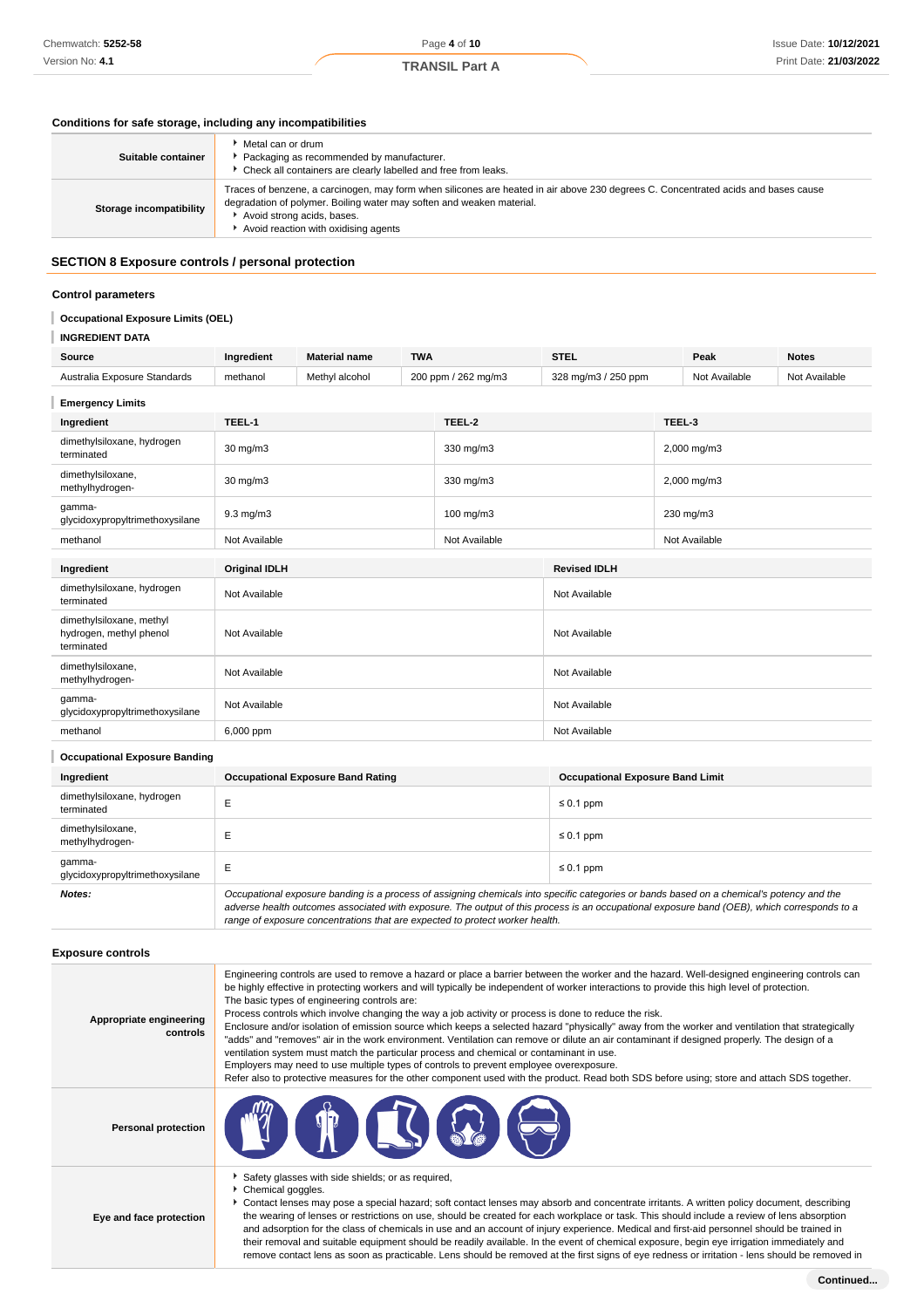|                        | a clean environment only after workers have washed hands thoroughly.                                                                                                                                                                                                                                                                                                                                                                                                                                                                                                                                                                                                                                                                                                                                                                                                            |
|------------------------|---------------------------------------------------------------------------------------------------------------------------------------------------------------------------------------------------------------------------------------------------------------------------------------------------------------------------------------------------------------------------------------------------------------------------------------------------------------------------------------------------------------------------------------------------------------------------------------------------------------------------------------------------------------------------------------------------------------------------------------------------------------------------------------------------------------------------------------------------------------------------------|
| <b>Skin protection</b> | See Hand protection below                                                                                                                                                                                                                                                                                                                                                                                                                                                                                                                                                                                                                                                                                                                                                                                                                                                       |
| Hands/feet protection  | ▶ Wear chemical protective gloves, e.g. PVC.<br>▶ Wear safety footwear or safety gumboots, e.g. Rubber<br>The selection of suitable gloves does not only depend on the material, but also on further marks of quality which vary from manufacturer to<br>manufacturer. Where the chemical is a preparation of several substances, the resistance of the glove material can not be calculated in advance<br>and has therefore to be checked prior to the application.<br>The exact break through time for substances has to be obtained from the manufacturer of the protective gloves and has to be observed when<br>making a final choice.<br>Personal hygiene is a key element of effective hand care. Gloves must only be worn on clean hands. After using gloves, hands should be<br>washed and dried thoroughly. Application of a non-perfumed moisturiser is recommended. |
| <b>Body protection</b> | See Other protection below                                                                                                                                                                                                                                                                                                                                                                                                                                                                                                                                                                                                                                                                                                                                                                                                                                                      |
| Other protection       | • Overalls.<br>P.V.C apron.<br><b>Barrier cream.</b><br>Skin cleansing cream.<br>▶ Eve wash unit.                                                                                                                                                                                                                                                                                                                                                                                                                                                                                                                                                                                                                                                                                                                                                                               |

### **Recommended material(s)**

**GLOVE SELECTION INDEX** ı

Glove selection is based on a modified presentation of the:

**"Forsberg Clothing Performance Index".** The effect(s) of the following substance(s) are taken into account in the **computergenerated** selection:

TRANSIL Part A

| <b>Material</b>       | <b>CPI</b> |
|-----------------------|------------|
| <b>BUTYL</b>          | A          |
| <b>BUTYL/NEOPRENE</b> | A          |
| PE/EVAL/PE            | A          |
| PVDC/PE/PVDC          | A          |
| SARANEX-23 2-PLY      | A          |
| SARANEX-23            | A          |
| <b>TEFLON</b>         | A          |
| <b>VITON/NEOPRENE</b> | A          |
| <b>NEOPRENE</b>       | B          |
| NAT+NEOPR+NITRILE     | C          |
| <b>NATURAL RUBBER</b> | C          |
| NATURAL+NEOPRENE      | C          |
| NEOPRENE/NATURAL      | C          |
| <b>NITRILE</b>        | C          |
| <b>PVA</b>            | C          |
| <b>PVC</b>            | C          |

\* CPI - Chemwatch Performance Index

A: Best Selection

B: Satisfactory; may degrade after 4 hours continuous immersion

C: Poor to Dangerous Choice for other than short term immersion

**NOTE**: As a series of factors will influence the actual performance of the glove, a final selection must be based on detailed observation. -

\* Where the glove is to be used on a short term, casual or infrequent basis, factors such as "feel" or convenience (e.g. disposability), may dictate a choice of gloves which might otherwise be unsuitable following long-term or frequent use. A qualified practitioner should be consulted.

#### **SECTION 9 Physical and chemical properties**

#### **Information on basic physical and chemical properties**

| Appearance                                        | Translucent viscous liquid with characteristic odour; does not mix with water. |                                                   |                |  |
|---------------------------------------------------|--------------------------------------------------------------------------------|---------------------------------------------------|----------------|--|
|                                                   |                                                                                |                                                   |                |  |
| <b>Physical state</b>                             | Liquid                                                                         | Relative density (Water = $1$ )                   | $-1.0$         |  |
| Odour                                             | Not Available                                                                  | <b>Partition coefficient n-octanol</b><br>/ water | Not Available  |  |
| <b>Odour threshold</b>                            | Not Available                                                                  | Auto-ignition temperature (°C)                    | Not Available  |  |
| pH (as supplied)                                  | Not Applicable                                                                 | <b>Decomposition temperature</b>                  | Not Available  |  |
| Melting point / freezing point<br>$(^{\circ}C)$   | Not Available                                                                  | Viscosity (cSt)                                   | Not Available  |  |
| Initial boiling point and boiling<br>range $(°C)$ | Not Available                                                                  | Molecular weight (g/mol)                          | Not Applicable |  |
| Flash point (°C)                                  | >100                                                                           | <b>Taste</b>                                      | Not Available  |  |
| <b>Evaporation rate</b>                           | Not Available                                                                  | <b>Explosive properties</b>                       | Not Available  |  |

#### **Respiratory protection**

Type AX-P Filter of sufficient capacity. (AS/NZS 1716 & 1715, EN 143:2000 & 149:2001, ANSI Z88 or national equivalent)

Where the concentration of gas/particulates in the breathing zone, approaches or exceeds the "Exposure Standard" (or ES), respiratory protection is required. Degree of protection varies with both face-piece and Class of filter; the nature of protection varies with Type of filter.

| <b>Required Minimum</b><br><b>Protection Factor</b> | Half-Face<br>Respirator            | <b>Full-Face</b><br>Respirator | <b>Powered Air</b><br>Respirator        |
|-----------------------------------------------------|------------------------------------|--------------------------------|-----------------------------------------|
| up to $5 \times ES$                                 | AX-AUS / Class<br>1 P <sub>2</sub> |                                | AX-PAPR-AUS /<br>Class 1 P <sub>2</sub> |
| up to $25 \times ES$                                | Air-line*                          | AX-2 P2                        | AX-PAPR-2 P2                            |
| up to $50 \times ES$                                |                                    | AX-3 P2                        |                                         |
| $50+ x ES$                                          |                                    | Air-line**                     | -                                       |

\* - Continuous-flow; \*\* - Continuous-flow or positive pressure demand ^ - Full-face

A(All classes) = Organic vapours, B AUS or B1 = Acid gasses, B2 = Acid gas or hydrogen cyanide(HCN), B3 = Acid gas or hydrogen cyanide(HCN), E = Sulfur dioxide(SO2), G = Agricultural chemicals, K = Ammonia(NH3), Hg = Mercury, NO = Oxides of nitrogen,  $MB =$  Methyl bromide,  $AX =$  Low boiling point organic compounds(below 65 degC)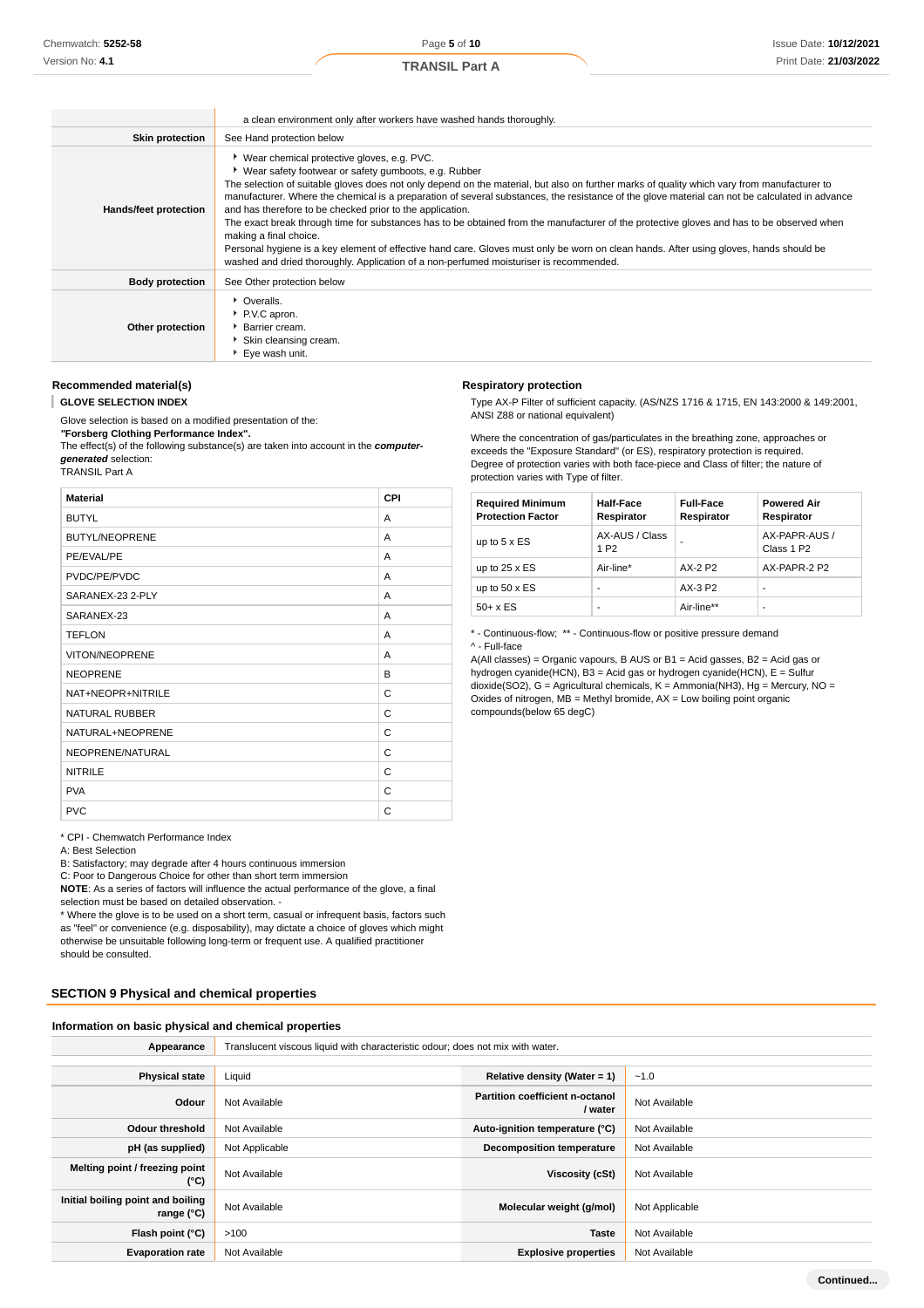| Flammability              | Not Applicable | <b>Oxidising properties</b>          | Not Available  |
|---------------------------|----------------|--------------------------------------|----------------|
| Upper Explosive Limit (%) | Not Available  | Surface Tension (dyn/cm or<br>mN/m   | Not Available  |
| Lower Explosive Limit (%) | Not Available  | <b>Volatile Component (%vol)</b>     | Not Available  |
| Vapour pressure (kPa)     | Not Available  | Gas group                            | Not Available  |
| Solubility in water       | Immiscible     | pH as a solution (Not<br>Available%) | Not Applicable |
| Vapour density (Air = 1)  | >1             | VOC g/L                              | Not Available  |

### **SECTION 10 Stability and reactivity**

| Reactivity                                 | See section 7                                                                                                                    |
|--------------------------------------------|----------------------------------------------------------------------------------------------------------------------------------|
| <b>Chemical stability</b>                  | Unstable in the presence of incompatible materials.<br>Product is considered stable.<br>Hazardous polymerisation will not occur. |
| Possibility of hazardous<br>reactions      | See section 7                                                                                                                    |
| <b>Conditions to avoid</b>                 | See section 7                                                                                                                    |
| Incompatible materials                     | See section 7                                                                                                                    |
| <b>Hazardous decomposition</b><br>products | See section 5                                                                                                                    |

### **SECTION 11 Toxicological information**

### **Information on toxicological effects**

| Inhaled             | Not normally a hazard due to non-volatile nature of product                                                                                                                                                                                                                                                                                               |
|---------------------|-----------------------------------------------------------------------------------------------------------------------------------------------------------------------------------------------------------------------------------------------------------------------------------------------------------------------------------------------------------|
| Ingestion           | The material has NOT been classified by EC Directives or other classification systems as "harmful by ingestion". This is because of the lack of<br>corroborating animal or human evidence.                                                                                                                                                                |
| <b>Skin Contact</b> | The material is not thought to produce adverse health effects or skin irritation following contact (as classified by EC Directives using animal<br>models). Nevertheless, good hygiene practice requires that exposure be kept to a minimum and that suitable gloves be used in an occupational<br>setting.                                               |
| Eye                 | Although the liquid is not thought to be an irritant (as classified by EC Directives), direct contact with the eye may produce transient discomfort<br>characterised by tearing or conjunctival redness (as with windburn).                                                                                                                               |
| Chronic             | Long-term exposure to methanol vapour, at concentrations exceeding 3000 ppm, may produce cumulative effects characterised by<br>gastrointestinal disturbances (nausea, vomiting), headache, ringing in the ears, insomnia, trembling, unsteady gait, vertigo, conjunctivitis and<br>clouded or double vision. Liver and/or kidney injury may also result. |

|                                       | <b>TOXICITY</b>                                                                                                                                                                                                                 | <b>IRRITATION</b>                                    |
|---------------------------------------|---------------------------------------------------------------------------------------------------------------------------------------------------------------------------------------------------------------------------------|------------------------------------------------------|
| <b>TRANSIL Part A</b>                 | Dermal (Rat) LD50: >2008 mg/kg[2]                                                                                                                                                                                               | Not Available                                        |
|                                       | Oral (Rat) LD50: >5000 mg/kg <sup>[2]</sup>                                                                                                                                                                                     |                                                      |
| dimethylsiloxane, hydrogen            | <b>TOXICITY</b>                                                                                                                                                                                                                 | <b>IRRITATION</b>                                    |
| terminated                            | Not Available                                                                                                                                                                                                                   | Not Available                                        |
| dimethylsiloxane, methyl              | <b>TOXICITY</b>                                                                                                                                                                                                                 | <b>IRRITATION</b>                                    |
| hydrogen, methyl phenol<br>terminated | Not Available                                                                                                                                                                                                                   | Not Available                                        |
| dimethylsiloxane,                     | <b>TOXICITY</b>                                                                                                                                                                                                                 | <b>IRRITATION</b>                                    |
| methylhydrogen-                       | Not Available                                                                                                                                                                                                                   | Not Available                                        |
|                                       | <b>TOXICITY</b>                                                                                                                                                                                                                 | <b>IRRITATION</b>                                    |
| gamma-                                | Dermal (rabbit) LD50: 4247.9 mg/kg <sup>[2]</sup>                                                                                                                                                                               | Not Available                                        |
| glycidoxypropyltrimethoxysilane       | Inhalation(Rat) LC50; $>5.3$ mg/l4h <sup>[1]</sup>                                                                                                                                                                              |                                                      |
|                                       | Oral (Rat) LD50; 7010 mg/kg <sup>[2]</sup>                                                                                                                                                                                      |                                                      |
|                                       | <b>TOXICITY</b>                                                                                                                                                                                                                 | <b>IRRITATION</b>                                    |
|                                       | Dermal (rabbit) LD50: 15800 mg/kg <sup>[2]</sup>                                                                                                                                                                                | Eye (rabbit): 100 mg/24h-moderate                    |
|                                       | Inhalation(Rat) LC50; 64000 ppm4h <sup>[2]</sup>                                                                                                                                                                                | Eye (rabbit): 40 mg-moderate                         |
| methanol                              | Oral (Rat) LD50; 5628 mg/kg[2]                                                                                                                                                                                                  | Eye: no adverse effect observed (not irritating)[1]  |
|                                       |                                                                                                                                                                                                                                 | Skin (rabbit): 20 mg/24 h-moderate                   |
|                                       |                                                                                                                                                                                                                                 | Skin: no adverse effect observed (not irritating)[1] |
| Legend:                               | 1. Value obtained from Europe ECHA Registered Substances - Acute toxicity 2.* Value obtained from manufacturer's SDS. Unless otherwise<br>specified data extracted from RTECS - Register of Toxic Effect of chemical Substances |                                                      |

**DIMETHYLSILOXANE, HYDROGEN** Asthma-like symptoms may continue for months or even years after exposure to the material ends. This may be due to a non-allergic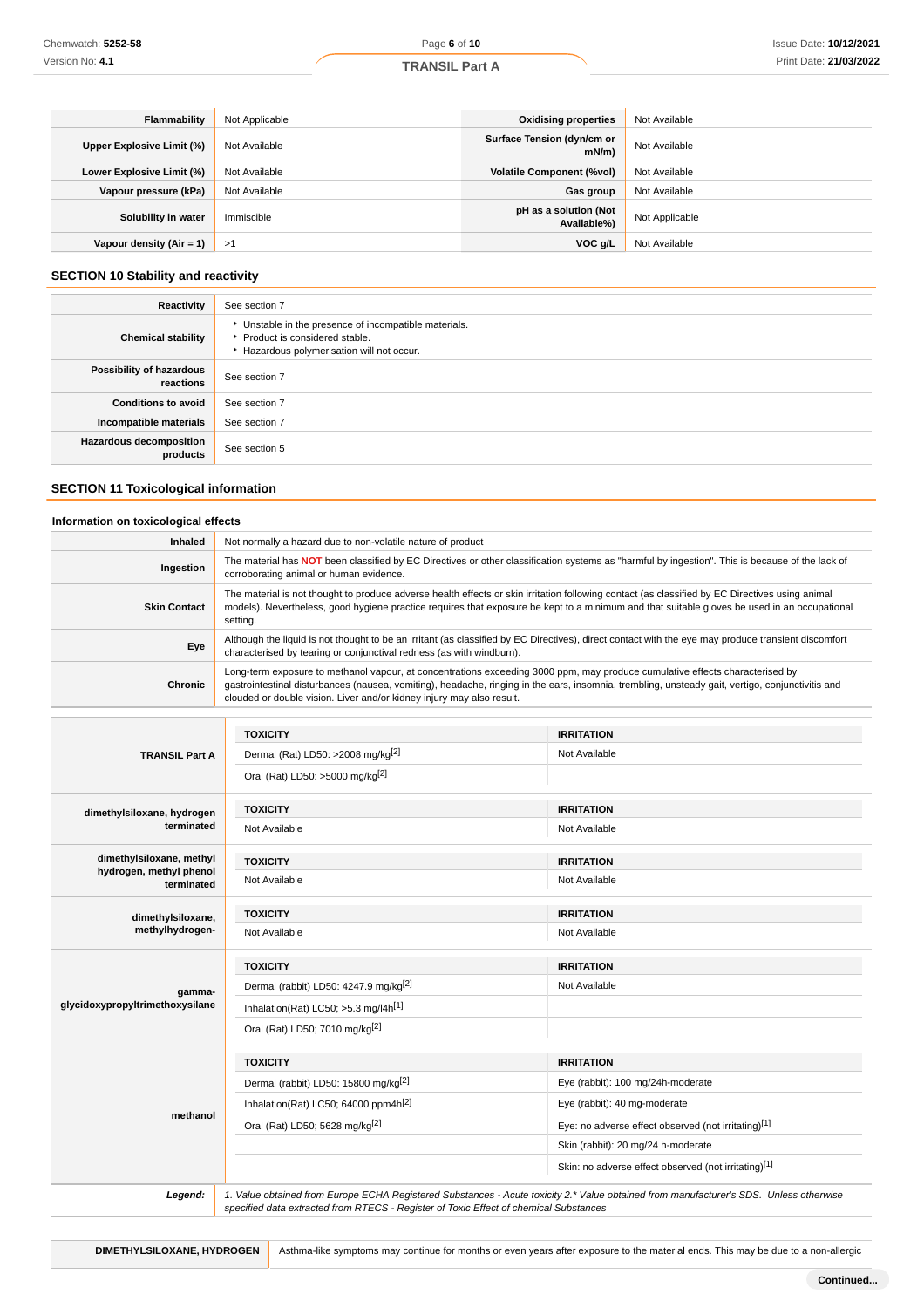### **TRANSIL Part A**

| <b>TERMINATED</b>                                                                                                                                          |                 | condition known as reactive airways dysfunction syndrome (RADS) which can occur after exposure to high levels of highly irritating<br>compound. Main criteria for diagnosing RADS include the absence of previous airways disease in a non-atopic individual, with<br>sudden onset of persistent asthma-like symptoms within minutes to hours of a documented exposure to the irritant. Other criteria for<br>diagnosis of RADS include a reversible airflow pattern on lung function tests, moderate to severe bronchial hyperreactivity on<br>methacholine challenge testing, and the lack of minimal lymphocytic inflammation, without eosinophilia. RADS (or asthma) following<br>an irritating inhalation is an infrequent disorder with rates related to the concentration of and duration of exposure to the irritating<br>substance. On the other hand, industrial bronchitis is a disorder that occurs as a result of exposure due to high concentrations of<br>irritating substance (often particles) and is completely reversible after exposure ceases. The disorder is characterized by difficulty<br>breathing, cough and mucus production.                                                                                                                                                                                                                                                                                                     |                                 |                                                                                                                                                                                                                                                                          |  |
|------------------------------------------------------------------------------------------------------------------------------------------------------------|-----------------|---------------------------------------------------------------------------------------------------------------------------------------------------------------------------------------------------------------------------------------------------------------------------------------------------------------------------------------------------------------------------------------------------------------------------------------------------------------------------------------------------------------------------------------------------------------------------------------------------------------------------------------------------------------------------------------------------------------------------------------------------------------------------------------------------------------------------------------------------------------------------------------------------------------------------------------------------------------------------------------------------------------------------------------------------------------------------------------------------------------------------------------------------------------------------------------------------------------------------------------------------------------------------------------------------------------------------------------------------------------------------------------------------------------------------------------------------------------|---------------------------------|--------------------------------------------------------------------------------------------------------------------------------------------------------------------------------------------------------------------------------------------------------------------------|--|
| GAMMA-<br><b>GLYCIDOXYPROPYLTRIMETHOXYSILANE</b>                                                                                                           |                 | Low molecular weight alkoxysilane can cause irreversible lung damage when inhaled at low dose. It is not an obvious skin irritant.<br>However, studies suggest with repeated occupational exposure, methoxysilane may cause damage to the eye and skin as well as<br>cancer.<br>For gamma-glycidopropyltrimehoxysilane (GPTMS): GPTMS undergoes rapid hydrolysis and the observed toxicity is expected to be<br>due primarily to methanol and silanetriols. GPTMS is mildly irritating to the skin and eyes and is not a known skin sensitiser in<br>humans or in animals. GPTMS has been shown to cause chromosomal damage and gene mutations. It is not considered to cause<br>tumours. It causes developmental effects, but only at levels which are toxic to the mother.<br>Oxiranes (including glycidyl ethers and alkyl oxides, and epoxides) share many common characteristics with respect to animal<br>toxicology. One such oxirane is ethyloxirane; data presented here may be taken as representative.<br>For 1,2-butylene oxide (ethyloxirane):<br>In animal testing, ethyloxirane increased the incidence of tumours of the airways in animals exposed via inhalation. However,<br>tumours were not observed in mice chronically exposed via skin. Two structurally related substances, oxirane (ethylene oxide) and<br>methyloxirane (propylene oxide), which are also direct-acting alkylating agents, have been classified as causing cancer. |                                 |                                                                                                                                                                                                                                                                          |  |
|                                                                                                                                                            | <b>METHANOL</b> | The material may cause skin irritation after prolonged or repeated exposure and may produce on contact skin redness, swelling, the<br>production of vesicles, scaling and thickening of the skin.                                                                                                                                                                                                                                                                                                                                                                                                                                                                                                                                                                                                                                                                                                                                                                                                                                                                                                                                                                                                                                                                                                                                                                                                                                                             |                                 |                                                                                                                                                                                                                                                                          |  |
| DIMETHYLSILOXANE, HYDROGEN<br>TERMINATED & DIMETHYLSILOXANE,<br>METHYL HYDROGEN, METHYL PHENOL<br>TERMINATED & DIMETHYLSILOXANE,<br><b>METHYLHYDROGEN-</b> |                 | No significant acute toxicological data identified in literature search.                                                                                                                                                                                                                                                                                                                                                                                                                                                                                                                                                                                                                                                                                                                                                                                                                                                                                                                                                                                                                                                                                                                                                                                                                                                                                                                                                                                      |                                 | Siloxanes may impair liver and hormonal function, as well as the lung and kidney. They have not been found to be irritating to the<br>skin and eyes. They may potentially cause cancer (tumours of the womb in females) and may cause impaired fertility or infertility. |  |
| <b>Acute Toxicity</b>                                                                                                                                      | ×               |                                                                                                                                                                                                                                                                                                                                                                                                                                                                                                                                                                                                                                                                                                                                                                                                                                                                                                                                                                                                                                                                                                                                                                                                                                                                                                                                                                                                                                                               | Carcinogenicity                 | ×                                                                                                                                                                                                                                                                        |  |
| <b>Skin Irritation/Corrosion</b>                                                                                                                           | ✔               |                                                                                                                                                                                                                                                                                                                                                                                                                                                                                                                                                                                                                                                                                                                                                                                                                                                                                                                                                                                                                                                                                                                                                                                                                                                                                                                                                                                                                                                               | Reproductivity                  | ✔                                                                                                                                                                                                                                                                        |  |
| ×<br><b>Serious Eye Damage/Irritation</b>                                                                                                                  |                 | <b>STOT - Single Exposure</b>                                                                                                                                                                                                                                                                                                                                                                                                                                                                                                                                                                                                                                                                                                                                                                                                                                                                                                                                                                                                                                                                                                                                                                                                                                                                                                                                                                                                                                 | ×                               |                                                                                                                                                                                                                                                                          |  |
| <b>Respiratory or Skin</b><br>×<br>sensitisation                                                                                                           |                 |                                                                                                                                                                                                                                                                                                                                                                                                                                                                                                                                                                                                                                                                                                                                                                                                                                                                                                                                                                                                                                                                                                                                                                                                                                                                                                                                                                                                                                                               | <b>STOT - Repeated Exposure</b> | ×                                                                                                                                                                                                                                                                        |  |
| ×<br><b>Mutagenicity</b>                                                                                                                                   |                 |                                                                                                                                                                                                                                                                                                                                                                                                                                                                                                                                                                                                                                                                                                                                                                                                                                                                                                                                                                                                                                                                                                                                                                                                                                                                                                                                                                                                                                                               | <b>Aspiration Hazard</b>        | ×                                                                                                                                                                                                                                                                        |  |
|                                                                                                                                                            |                 |                                                                                                                                                                                                                                                                                                                                                                                                                                                                                                                                                                                                                                                                                                                                                                                                                                                                                                                                                                                                                                                                                                                                                                                                                                                                                                                                                                                                                                                               |                                 |                                                                                                                                                                                                                                                                          |  |

**Legend:**  $\mathbf{X}$  – Data either not available or does not fill the criteria for classification – Data available to make classification

### **SECTION 12 Ecological information**

**Toxicity**

|                                          | Endpoint         | <b>Test Duration (hr)</b> | <b>Species</b>                |                               | Value                | Source                  |
|------------------------------------------|------------------|---------------------------|-------------------------------|-------------------------------|----------------------|-------------------------|
| <b>TRANSIL Part A</b>                    | Not<br>Available | Not Available             | Not Available                 |                               | Not<br>Available     | Not<br>Available        |
|                                          | Endpoint         | <b>Test Duration (hr)</b> | <b>Species</b>                |                               | Value                | Source                  |
| dimethylsiloxane, hydrogen<br>terminated | Not<br>Available | Not Available             | Not Available                 |                               | Not<br>Available     | Not<br>Available        |
| dimethylsiloxane, methyl                 | Endpoint         | <b>Test Duration (hr)</b> | <b>Species</b>                |                               | Value                | Source                  |
| hydrogen, methyl phenol<br>terminated    | Not<br>Available | Not Available             | Not Available                 |                               | Not<br>Available     | Not<br>Available        |
|                                          | Endpoint         | <b>Test Duration (hr)</b> | <b>Species</b>                |                               | Value                | Source                  |
| dimethylsiloxane,<br>methylhydrogen-     | Not<br>Available | Not Available             | Not Available                 |                               | Not<br>Available     | Not<br>Available        |
|                                          | Endpoint         | <b>Test Duration (hr)</b> | <b>Species</b>                |                               | Value                | Source                  |
|                                          | <b>LC50</b>      | 96h                       | Fish                          |                               | 4.9mg/l              | $\overline{\mathbf{c}}$ |
| gamma-                                   | <b>EC50</b>      | 72h                       |                               | Algae or other aquatic plants | >420mg/l             | $\overline{c}$          |
| glycidoxypropyltrimethoxysilane          | <b>EC50</b>      | 48h                       | Crustacea                     |                               | 473mg/l              | $\overline{c}$          |
|                                          | NOEC(ECx)        | 96h                       | Fish                          |                               | 1.5 <sub>m</sub> g/l | $\overline{2}$          |
|                                          | EC50             | 96h                       |                               | Algae or other aquatic plants | 250mg/l              | $\overline{c}$          |
|                                          | Endpoint         | <b>Test Duration (hr)</b> | <b>Species</b>                | Value                         |                      | <b>Source</b>           |
|                                          | NOEC(ECx)        | 720h                      | Fish                          |                               | $0.007$ mg/L         | 4                       |
| methanol                                 | <b>LC50</b>      | 96h                       | Fish                          | 290mg/l                       |                      | 2                       |
|                                          | EC50             | 48h                       | Crustacea                     |                               | >10000mg/l           | $\overline{2}$          |
|                                          | <b>EC50</b>      | 96h                       | Algae or other aquatic plants |                               | 14.11-20.623mg/l     | 4                       |

**Legend:** Extracted from 1. IUCLID Toxicity Data 2. Europe ECHA Registered Substances - Ecotoxicological Information - Aquatic Toxicity 4. US EPA, Ecotox database - Aquatic Toxicity Data 5. ECETOC Aquatic Hazard Assessment Data 6. NITE (Japan) - Bioconcentration Data 7. METI (Japan)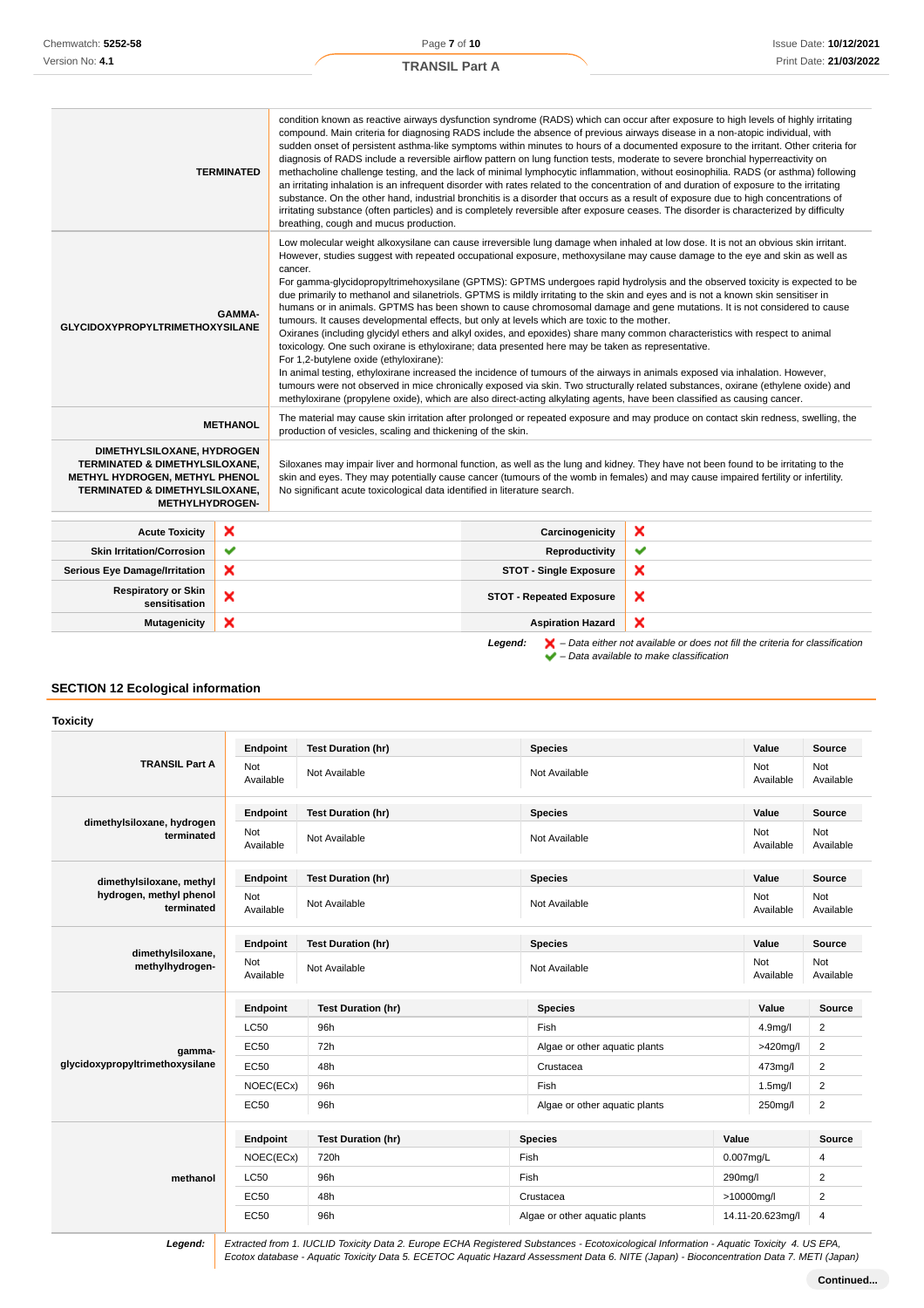- Bioconcentration Data 8. Vendor Data

### **DO NOT** discharge into sewer or waterways.

#### **Persistence and degradability**

| Ingredient                                | Persistence: Water/Soil | Persistence: Air |
|-------------------------------------------|-------------------------|------------------|
| gamma-<br>glycidoxypropyltrimethoxysilane | <b>HIGH</b>             | <b>HIGH</b>      |
| methanol                                  | LOW                     | LOW              |

#### **Bioaccumulative potential**

| Ingredient                                | <b>Bioaccumulation</b>    |
|-------------------------------------------|---------------------------|
| gamma-<br>glycidoxypropyltrimethoxysilane | LOW (LogKOW = $-0.9152$ ) |
| methanol                                  | $LOW (BCF = 10)$          |
|                                           |                           |

### **Mobility in soil**

| Ingredient                                | <b>Mobility</b>       |
|-------------------------------------------|-----------------------|
| gamma-<br>glycidoxypropyltrimethoxysilane | LOW ( $KOC = 90.22$ ) |
| methanol                                  | $HIGH (KOC = 1)$      |

### **SECTION 13 Disposal considerations**

| Waste treatment methods             |                                                                                                                                                                                                                                                             |  |
|-------------------------------------|-------------------------------------------------------------------------------------------------------------------------------------------------------------------------------------------------------------------------------------------------------------|--|
| <b>Product / Packaging disposal</b> | Recycle wherever possible or consult manufacturer for recycling options.<br>Consult State Land Waste Authority for disposal.<br>Bury or incinerate residue at an approved site.<br>Recycle containers if possible, or dispose of in an authorised landfill. |  |

### **SECTION 14 Transport information**

#### **Labels Required**

| 11-<br> | <b>NO</b> |  |
|---------|-----------|--|
|         | Nı        |  |

### **Land transport (ADG): NOT REGULATED FOR TRANSPORT OF DANGEROUS GOODS**

#### **Air transport (ICAO-IATA / DGR): NOT REGULATED FOR TRANSPORT OF DANGEROUS GOODS**

### **Sea transport (IMDG-Code / GGVSee): NOT REGULATED FOR TRANSPORT OF DANGEROUS GOODS**

#### **Transport in bulk according to Annex II of MARPOL and the IBC code**

Not Applicable

#### **Transport in bulk in accordance with MARPOL Annex V and the IMSBC Code**

| <b>Product name</b>                                               | Group         |
|-------------------------------------------------------------------|---------------|
| dimethylsiloxane, hydrogen<br>terminated                          | Not Available |
| dimethylsiloxane, methyl<br>hydrogen, methyl phenol<br>terminated | Not Available |
| dimethylsiloxane,<br>methylhydrogen-                              | Not Available |
| gamma-<br>glycidoxypropyltrimethoxysilane                         | Not Available |
| methanol                                                          | Not Available |

#### **Transport in bulk in accordance with the ICG Code**

|  | <b>Product name</b>                                               | <b>Ship Type</b> |
|--|-------------------------------------------------------------------|------------------|
|  | dimethylsiloxane, hydrogen<br>terminated                          | Not Available    |
|  | dimethylsiloxane, methyl<br>hydrogen, methyl phenol<br>terminated | Not Available    |
|  | dimethylsiloxane,<br>methylhydrogen-                              | Not Available    |
|  | gamma-<br>glycidoxypropyltrimethoxysilane                         | Not Available    |
|  | methanol                                                          | Not Available    |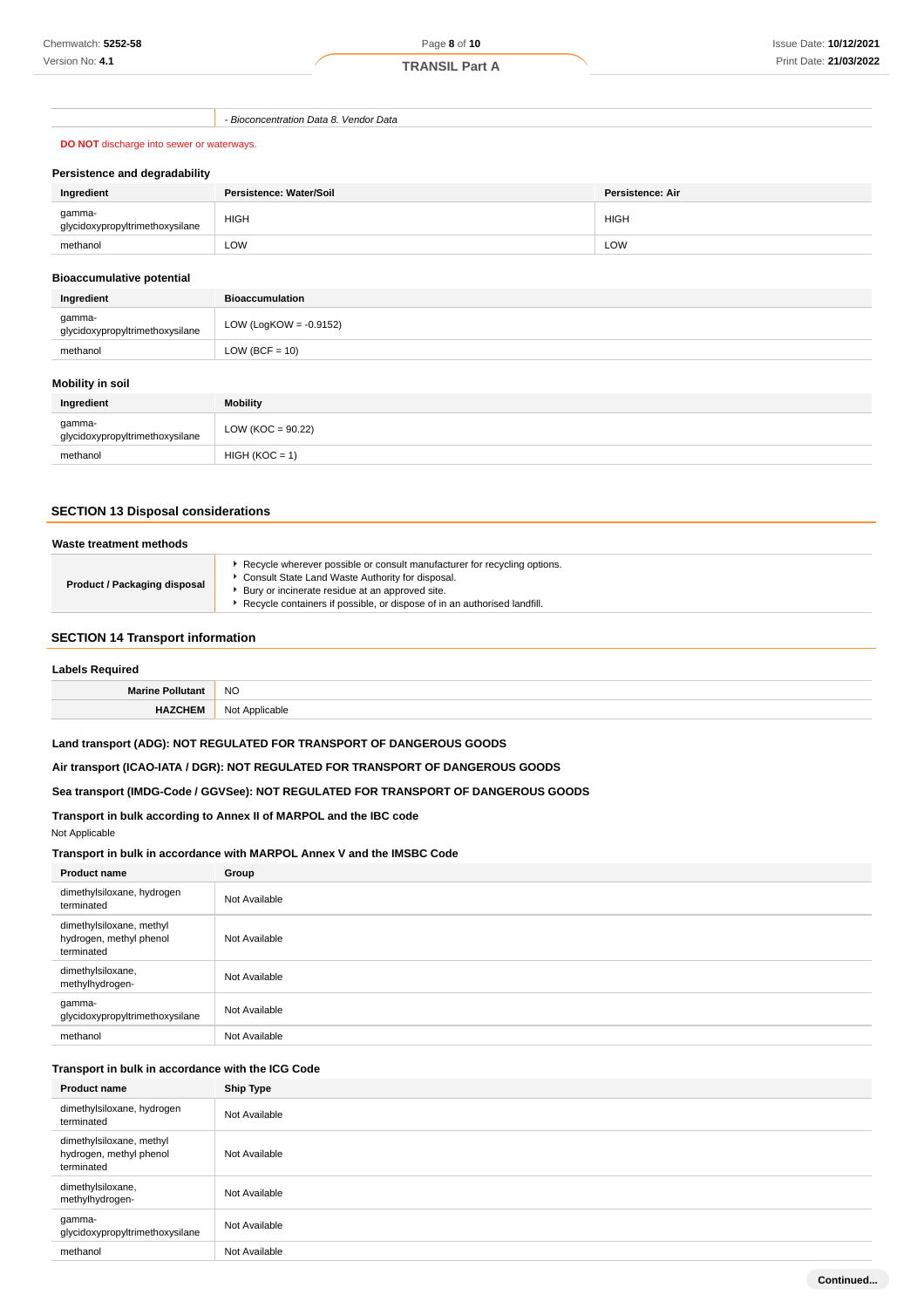### **SECTION 15 Regulatory information**

| Safety, health and environmental regulations / legislation specific for the substance or mixture       |                                                             |  |  |  |
|--------------------------------------------------------------------------------------------------------|-------------------------------------------------------------|--|--|--|
| dimethylsiloxane, hydrogen terminated is found on the following regulatory lists                       |                                                             |  |  |  |
| Australia Standard for the Uniform Scheduling of Medicines and Poisons (SUSMP) -<br>Schedule 4         | Australian Inventory of Industrial Chemicals (AIIC)         |  |  |  |
| dimethylsiloxane, methyl hydrogen, methyl phenol terminated is found on the following regulatory lists |                                                             |  |  |  |
| Not Applicable                                                                                         |                                                             |  |  |  |
| dimethylsiloxane, methylhydrogen- is found on the following regulatory lists                           |                                                             |  |  |  |
| Australia Standard for the Uniform Scheduling of Medicines and Poisons (SUSMP) -<br>Schedule 4         | Australian Inventory of Industrial Chemicals (AIIC)         |  |  |  |
| gamma-glycidoxypropyltrimethoxysilane is found on the following regulatory lists                       |                                                             |  |  |  |
| Australian Inventory of Industrial Chemicals (AIIC)                                                    |                                                             |  |  |  |
| methanol is found on the following regulatory lists                                                    |                                                             |  |  |  |
| Australia Hazardous Chemical Information System (HCIS) - Hazardous Chemicals                           | Australian Inventory of Industrial Chemicals (AIIC)         |  |  |  |
| Australia Standard for the Uniform Scheduling of Medicines and Poisons (SUSMP) -<br>Schedule 5         | Chemical Footprint Project - Chemicals of High Concern List |  |  |  |

#### **National Inventory Status**

| <b>National Inventory</b>                          | <b>Status</b>                                                                                                                                                                                       |  |  |
|----------------------------------------------------|-----------------------------------------------------------------------------------------------------------------------------------------------------------------------------------------------------|--|--|
| Australia - AIIC / Australia<br>Non-Industrial Use | No (dimethylsiloxane, methyl hydrogen, methyl phenol terminated)                                                                                                                                    |  |  |
| Canada - DSL                                       | No (dimethylsiloxane, methyl hydrogen, methyl phenol terminated)                                                                                                                                    |  |  |
| Canada - NDSL                                      | No (dimethylsiloxane, hydrogen terminated; dimethylsiloxane, methyl hydrogen, methyl phenol terminated; dimethylsiloxane, methylhydrogen-;<br>gamma-glycidoxypropyltrimethoxysilane; methanol)      |  |  |
| China - IECSC                                      | Yes                                                                                                                                                                                                 |  |  |
| Europe - EINEC / ELINCS / NLP                      | No (dimethylsiloxane, hydrogen terminated; dimethylsiloxane, methyl hydrogen, methyl phenol terminated; dimethylsiloxane, methylhydrogen-)                                                          |  |  |
| Japan - ENCS                                       | No (dimethylsiloxane, hydrogen terminated; dimethylsiloxane, methyl hydrogen, methyl phenol terminated; dimethylsiloxane, methylhydrogen-)                                                          |  |  |
| Korea - KECI                                       | Yes                                                                                                                                                                                                 |  |  |
| New Zealand - NZIoC                                | Yes                                                                                                                                                                                                 |  |  |
| Philippines - PICCS                                | No (dimethylsiloxane, methyl hydrogen, methyl phenol terminated)                                                                                                                                    |  |  |
| <b>USA - TSCA</b>                                  | No (dimethylsiloxane, methyl hydrogen, methyl phenol terminated)                                                                                                                                    |  |  |
| Taiwan - TCSI                                      | Yes                                                                                                                                                                                                 |  |  |
| Mexico - INSQ                                      | No (dimethylsiloxane, hydrogen terminated; dimethylsiloxane, methyl hydrogen, methyl phenol terminated; gamma-<br>glycidoxypropyltrimethoxysilane)                                                  |  |  |
| Vietnam - NCI                                      | No (dimethylsiloxane, methyl hydrogen, methyl phenol terminated)                                                                                                                                    |  |  |
| Russia - FBEPH                                     | No (dimethylsiloxane, hydrogen terminated; dimethylsiloxane, methyl hydrogen, methyl phenol terminated; dimethylsiloxane, methylhydrogen-)                                                          |  |  |
| Legend:                                            | $Yes = All CAS declared ingredients are on the inventory$<br>No = One or more of the CAS listed ingredients are not on the inventory. These ingredients may be exempt or will require registration. |  |  |

#### **SECTION 16 Other information**

| Davietou    | $\sim$                                         |
|-------------|------------------------------------------------|
| Date        | ∠∪∠                                            |
| Inr<br>late | $\sim$ $\sim$<br>v<br>$\overline{\phantom{a}}$ |

#### **SDS Version Summary**

| Version | Date of Update | <b>Sections Updated</b>                                                        |
|---------|----------------|--------------------------------------------------------------------------------|
|         | 01/11/2019     | One-off system update. NOTE: This may or may not change the GHS classification |
|         | 10/12/2021     | Classification change due to full database hazard calculation/update.          |

#### **Other information**

Classification of the preparation and its individual components has drawn on official and authoritative sources as well as independent review by the Chemwatch Classification committee using available literature references.

The SDS is a Hazard Communication tool and should be used to assist in the Risk Assessment. Many factors determine whether the reported Hazards are Risks in the workplace or other settings. Risks may be determined by reference to Exposures Scenarios. Scale of use, frequency of use and current or available engineering controls must be considered.

#### **Definitions and abbreviations**

PC-TWA: Permissible Concentration-Time Weighted Average

PC-STEL: Permissible Concentration-Short Term Exposure Limit

IARC: International Agency for Research on Cancer

ACGIH: American Conference of Governmental Industrial Hygienists STEL: Short Term Exposure Limit

IDLH: Immediately Dangerous to Life or Health Concentrations

ES: Exposure Standard OSF: Odour Safety Factor

TEEL: Temporary Emergency Exposure Limit。